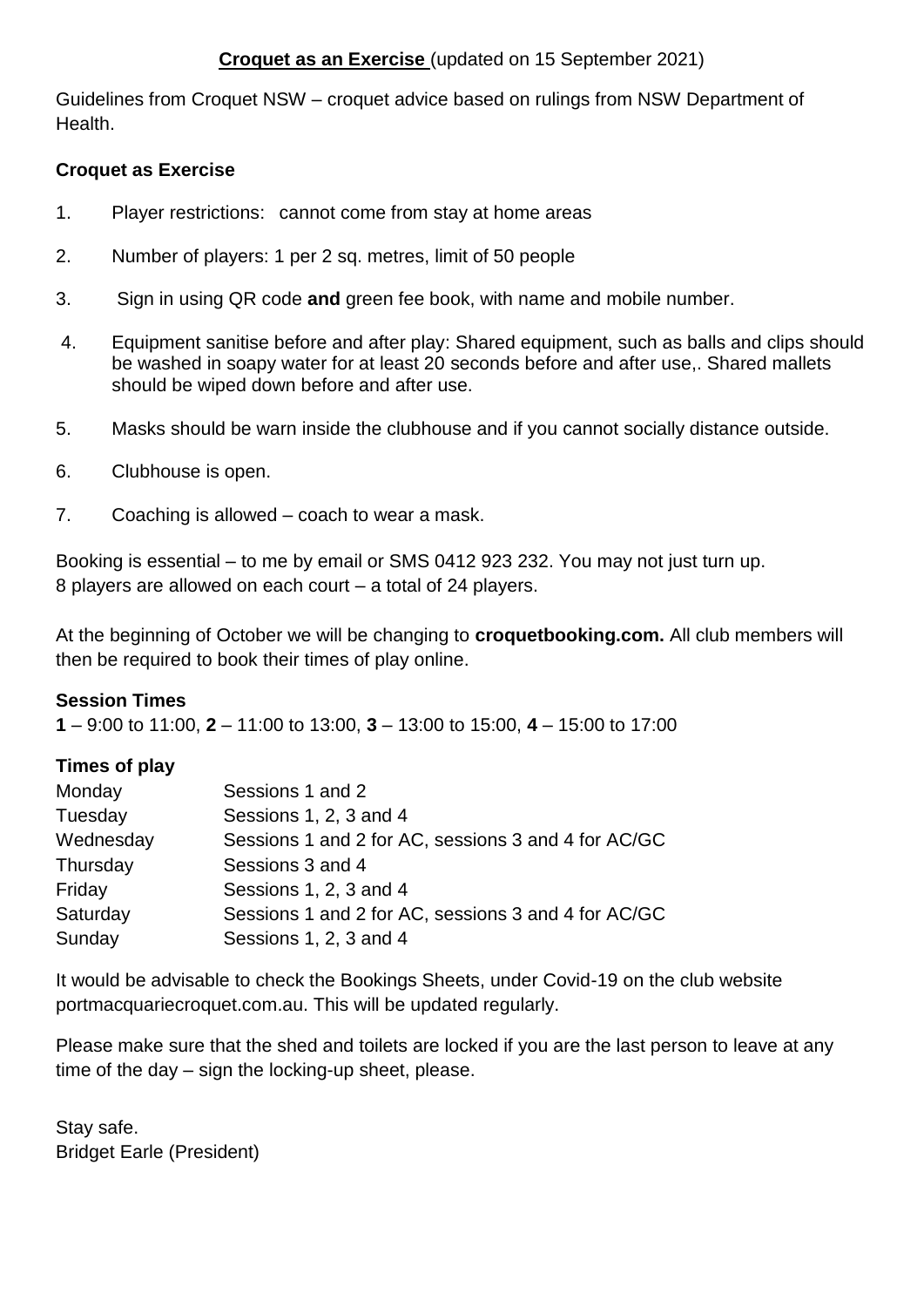## **Port Macquarie Croquet Club Covid-19 Procedures on 11 December 2020**

The following conditions are based on advice from NSW Department of Health, Croquet NSW and our club management committee.

We have submitted a **Covid-19 Safety Plan and have been given a QR code.**

If you have a smart phone, **scan the QR code, fill in and submit your personal details**, when you arrive at the club.

# **All players**

- **All players to record name and phone number in the Green Fee register, even when practising. The register will be kept on the table inside the clubhouse. It needs to be taken to the table on the veranda for people to fill in.**
- **If you are unwell with cold/flu symptoms, please stay at home. If you do arrive with these symptoms you will be asked to go home.**
- **Member temperatures will be taken. If a temperature of over 37.5 is measured the person will be advised to have a Covid-19 test and remain in isolation until a negative result is received.**
- Up to 8 players are allowed on a court.
- Members are encouraged to provide their own sanitiser, sanitised wipes and other protective equipment. Hand sanitiser, wipes and disposable gloves are available at the club.
- **Bookings are required for all sessions** no bookings accepted on the day of play.
- One First Aid box will be kept in the ladies toilet, the other inside the clubhouse.
- Hands are to be washed regularly.
- Shared court equipment should be washed with detergent and disinfectant (do not use disinfectant wipes on the balls because it removes the colour) when the hoops are taken up.
- Players must have their own mallet. Club mallets will be available for those having lessons.
- **The Clubhouse will be available from Monday 14th December**.
	- o A maximum of 24 players will be allowed inside at any time.
	- o 4 people, socially distanced (1.5m apart and 2 square metres separation), will be allowed at each table.
	- o **In the clubhouse members must remain seated.**
	- o **The kitchen will remain closed** please bring your own drink and food.
	- o Drink and food are not to be shared, except with members of your household.
- The clubhouse key will open the clubhouse and the key box. Inside the key box you will get keys for the equipment shed and toilet block. There is another set of keys behind the door, inside the clubhouse. When you have opened these **return the keys immediately to the alarm box, which must then be locked, or to the key hook behind the entrance door.** You do not need these keys for locking up.
- For security reasons the door is kept locked during play, unless there are people sitting on the veranda.
- The last person to leave needs to
	- o **Sign the 'Locking Up' sheet** after going through all the checks. These sheets are kept on the table to the left of the door.
	- o **Make sure that all equipment and personal effects have been put away.**
	- o **Dead lock the clubhouse door.**